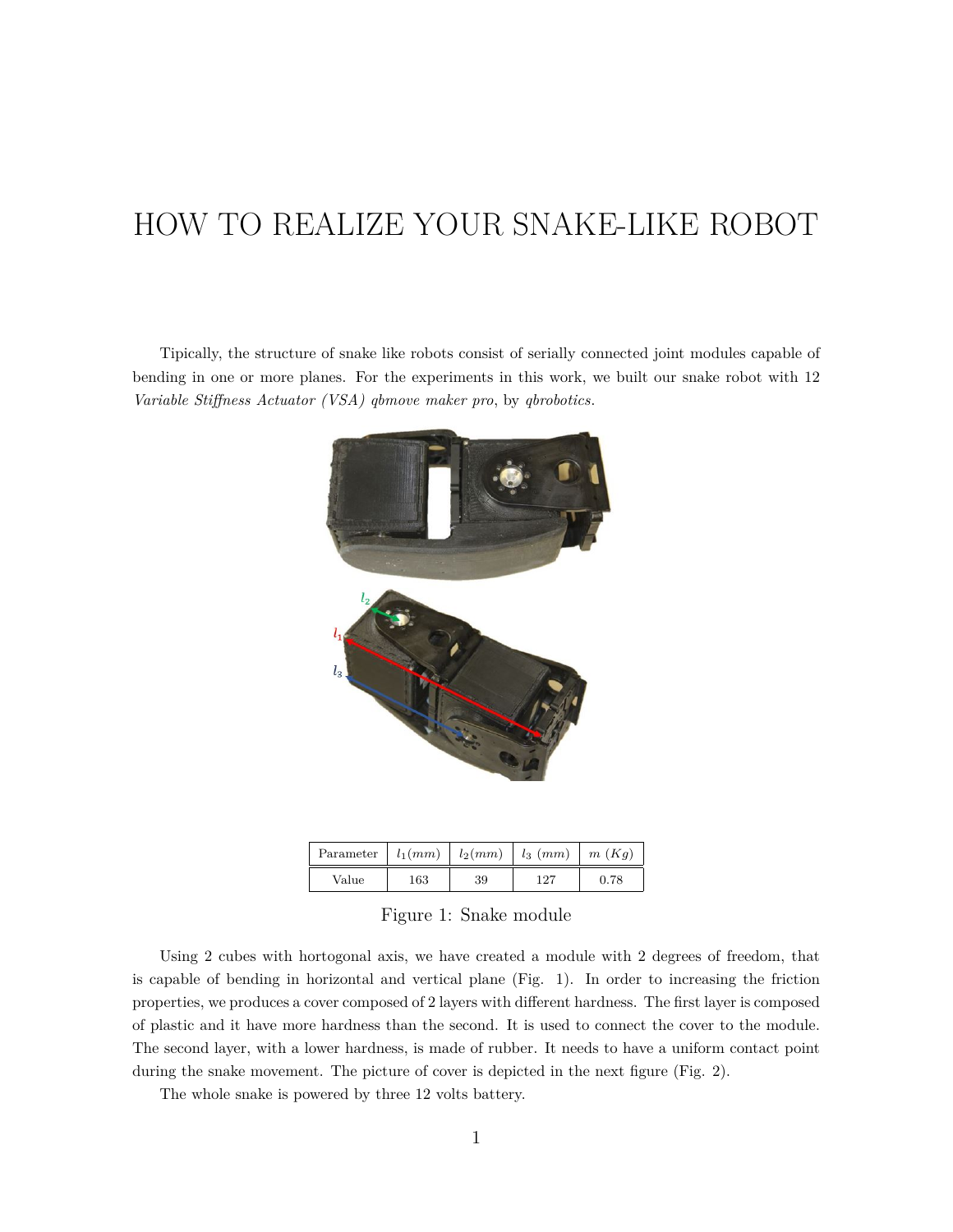

Figure 2: Module cover

## **Set Up**

We had to need the qbmove simulink libraries, in order to interface the cube with Matlab/Simulink. These libraries are available on qbrobotics website. Using the qbmove maker block, we have created a *simulink* model with 12 cubes, in order to control the snake robot.

Yaw and pitch joints are controlled with two wave on the form:

$$
\theta_{hi}(t) = \alpha_h \sin(\omega_h t + (i-1)\beta_h) + \gamma_h \tag{1}
$$

$$
\theta_{vi}(t) = \alpha_v \sin(\omega_v t + (i - 1)\beta_v + f) + \gamma_v \tag{2}
$$

In the next figures are depicted the control scheme for the horizontal and vertical waves (Fig. 3 and 4).



Figure 3: Yaw joint control scheme

As we know, the feedback is bad for VSA, because the control damps the spring effect. Hence, the most obvious choice is to control the cubes with a feedforward signal for both waves.

Since we would to allows the snake robot to avoid the obstacle automatically, we choose only the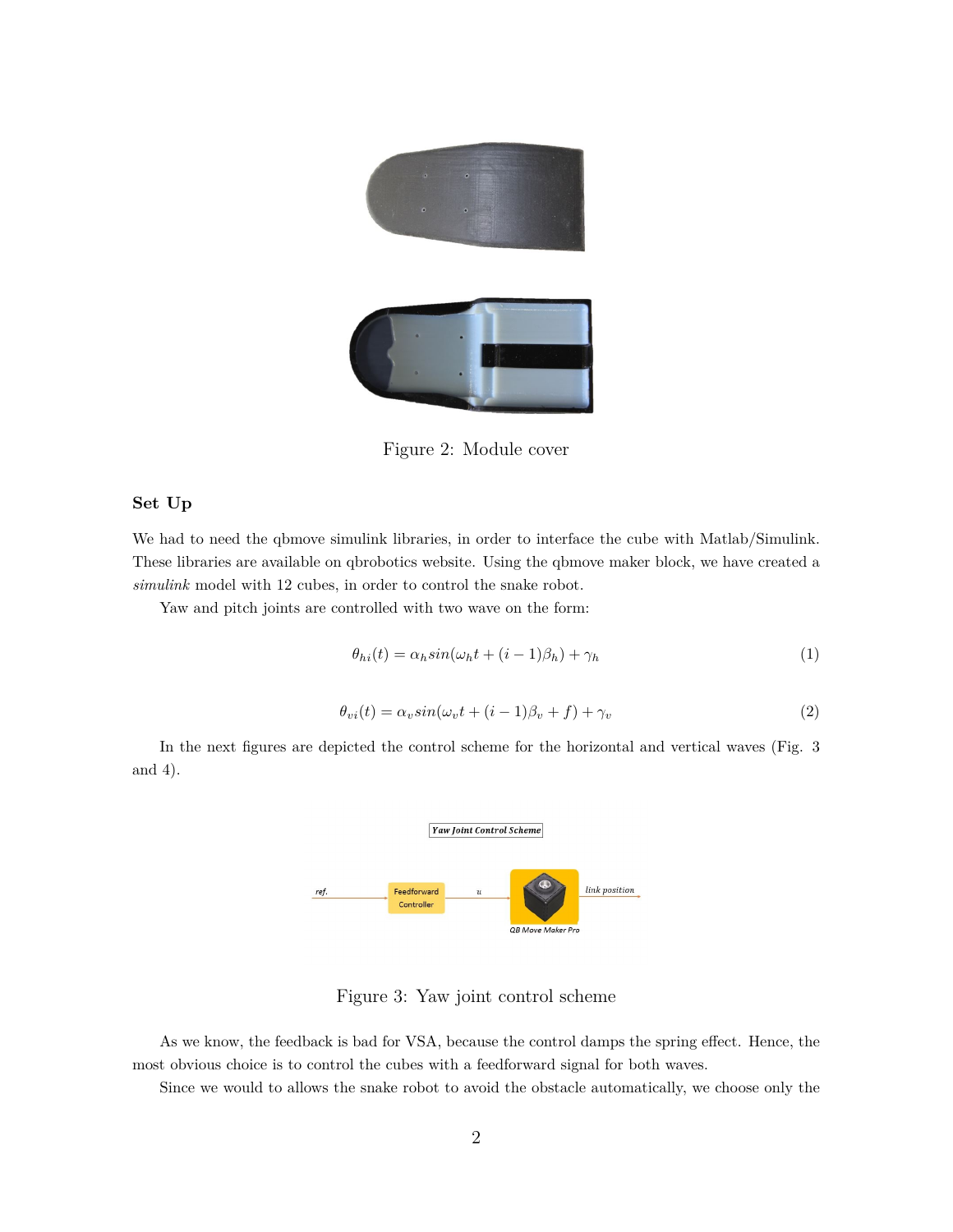

Figure 4: Pitch joint control scheme

feedforward command for yaw joint. In feedforward, using the spring of the cube, when the snake push up the obstacle, it can exploit the elastic energy of the spring of the cube to automatically avoid the obstacle.



Figure 5: Yaw joint control scheme. Feedforward only with *k* = 1. Stiffness value is set to zero on the top, 10 on the bottom.

On vertical side with only feedforward command we have to increase the stiffness value, in order to allows the snake to moving forward. Usually this is done in a mechanical manner, with a more high stiffness value. However, this increasing produces more power consumption. As well as set the stiffness to an highest value, with the feedback we can add stiffness without increasing the value of the stiffness, and hence we allows to keep the current on the cube under the critical value. In our work, in practice, we have inserted a feedback command, keeping the stiffness value low.

In order to ensure that the current inside the cube remain under the critical value, we develop a safety circuit on our Simulink model.

To control the movement of the snake, we use a Logitech Joypad, that it allows us to change the parameters of the two waves on real-time during the simulation.

In the next picture (Fig. 6) there is the complete set up that we created for the experiment in this work.

With the control described previously (feedback and feedforward on pitch joints, only feedforward on yaw joints) it show that the snake is not be able to turn inside the pipe. It can only moving forward, but when find a curve it stop the run. In order to be able to turn autonomously we modify the control scheme: the pitch joints control is the same (Fig. 4), while the yaw joints are controlled with deflection control. This consist on unitary feedback of the link position, in order to guarantee